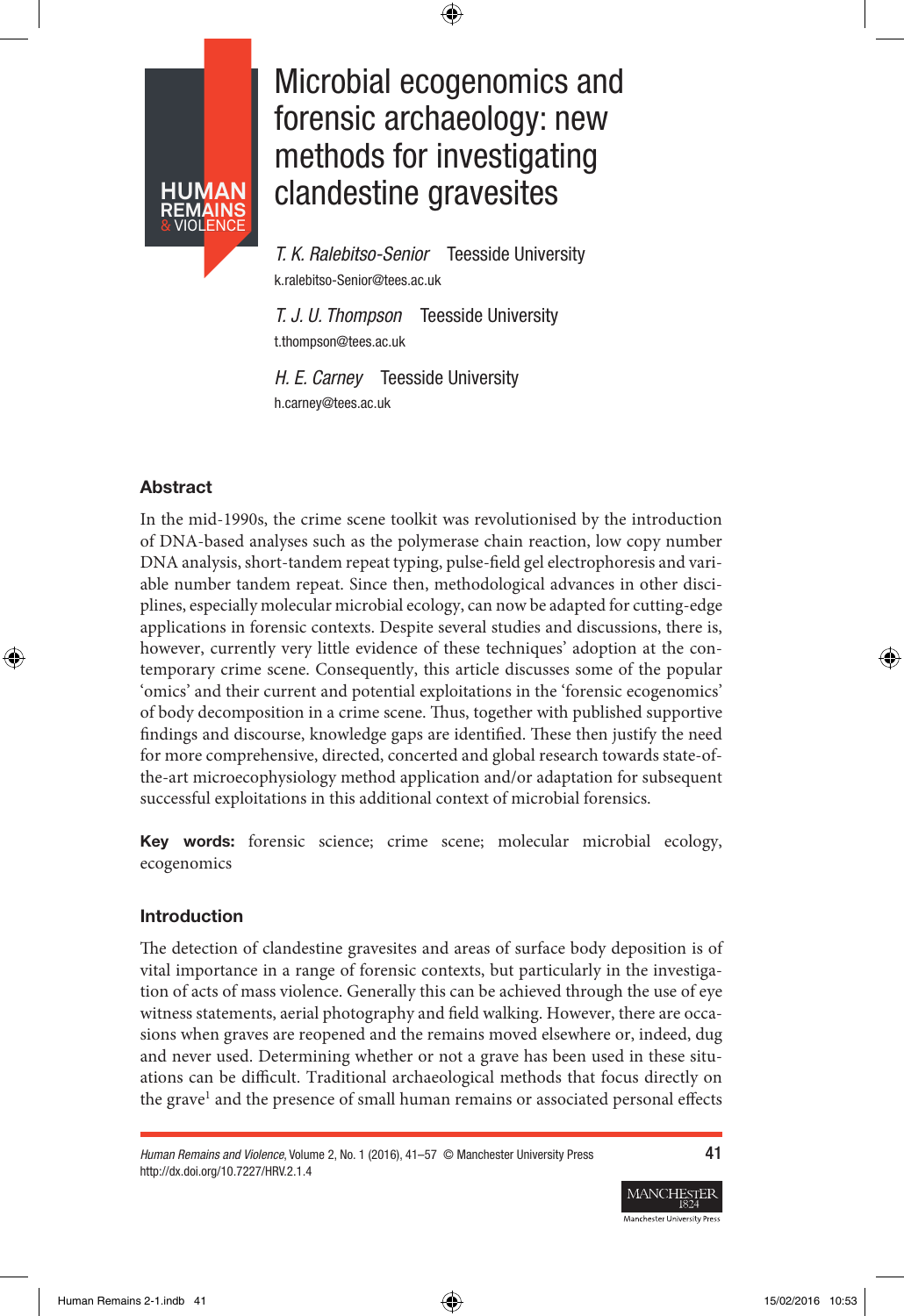

#### T. K. Ralebitso-Senior, T. J. U. Thompson, H. E. Carney

may be helpful.<sup>2</sup> These approaches are, however, dependent on meticulous site excavation, which may not always be achievable. An alternative may be to examine the surrounding soil. Work has shown that decomposition alters indigenous soil microbial community profiles<sup>3</sup> and there is, therefore, potential to use these detectable changes to determine grave locations and use. Although a very technical approach to the investigation of events of mass violence has been cautioned, advanced scientific techniques do have a role to play if deployed sensitively.4

⊕

The forensic sciences have an ability to co-opt methods and procedures from other disciplines to enhance expertise at a crime scene with forensic evidence. It is well recognised that molecular analyses have revolutionised this discipline as a whole, from collecting evidence and intelligence on site to informing court decisions. Particularly well-publicised applications focussed on body tissues and fluids and human identification and verification.<sup>5</sup> Although only currently offering potential, there is now a developing appreciation that the directed scrutiny of microbial communities can contribute to the study and identification of people and bodies.<sup>6</sup> Within the forensic sciences, there is great debate surrounding the boundaries of the term 'microbial forensics'.7 However, since our interest focusses on the gravesite and not the individual *per se*, we propose a more encompassing 'forensic ecogenomics' for the application of molecular microbial ecology techniques at the interface of (environmental) forensics, microbiology and archaeology, and thus expand on initial applications of microbiological analyses of soil.8

This perspective thus seeks to highlight 'forensic ecogenomics' as another aspect of the 'microbial forensics' category with current applications and the potential exploitation of popular and novel microbial ecology techniques in contemporary crime scene investigations. The ultimate proposal is to make stronger links between soil and aquatic microbial profiles and clandestine burial sites, in particular. Suggestions for additional methodological adoption are also made to ensure that microbial forensics, as an exciting new field of study and investigative discipline, is fit-for-purpose and applicable to wider but relevant contexts.

Specific attention is therefore given to decomposition-related microbioforensic studies published between 2000 and 2014. The application of ecogenomic protocols has then focussed on those with the highest potential for immediate extended applications in real-life scenarios (Table 1). The microecophysiology tools considered include denaturing gradient gel electrophoresis (DGGE), fatty acid methyl ester analysis (FAME), length heterogeneity PCR (LH-PCR), phospholipid fatty acid analysis (PLFA), polymerase chain reaction (PCR), terminal restriction fragment length polymorphisms (t-RFLP), next generation sequencing and microarrays/genechips as used, or for potential application, in measuring ecosystem response to burial and subsequent decomposition.

# Burial and decomposition in soil

Soil is recognised in microbial ecology as a complex and heterogeneous environment that supports a vast number of phylogenetically, phenotypically and functionally diverse microbial populations. While the scientific discipline is changing,

42

♠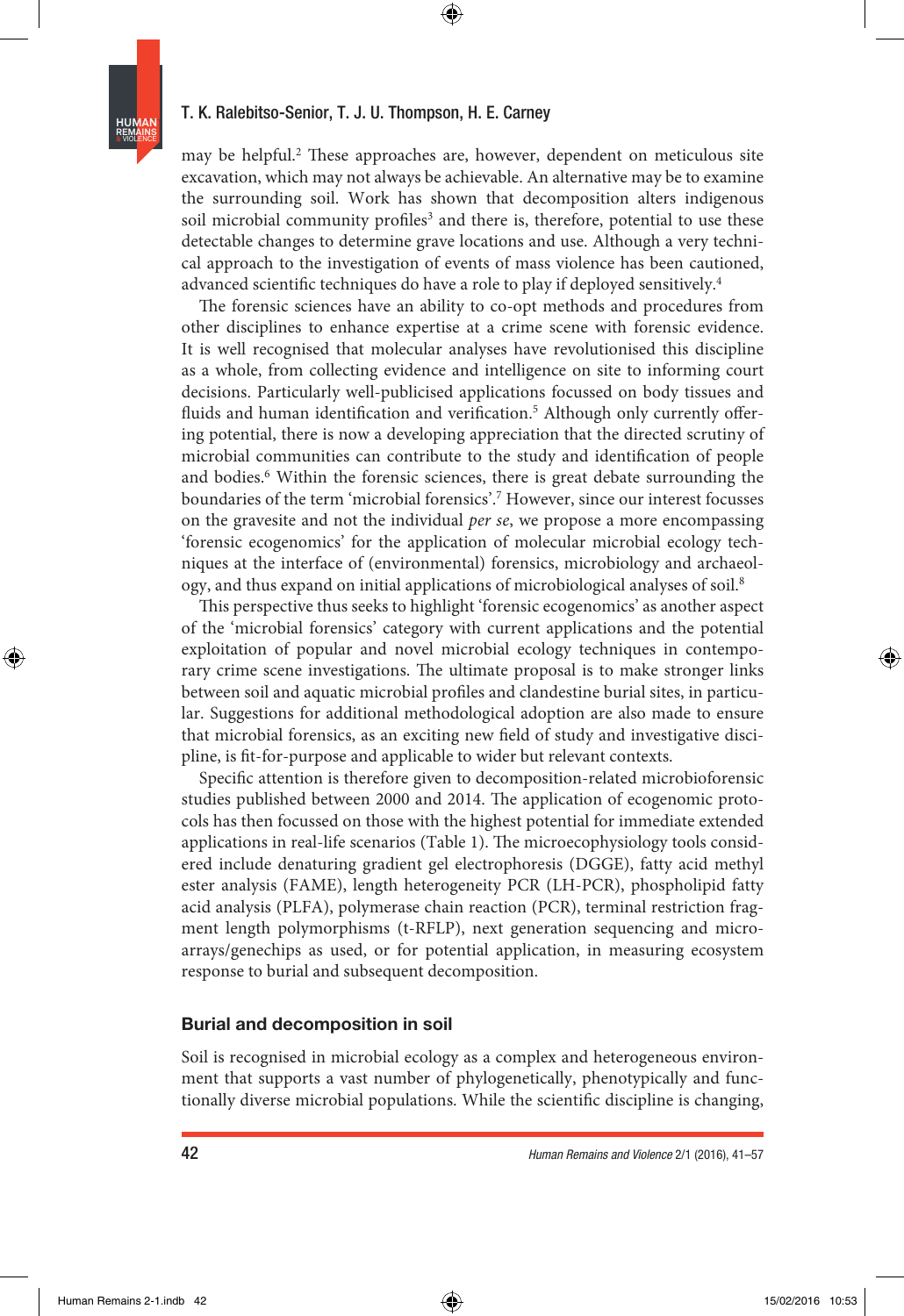

until recently soil was often considered in forensic science as essentially a burial medium where human and animal remains decompose. Typically, decomposition processes are mediated by changing indigenous microbial communities, especially bacteria, which are most abundant.<sup>9</sup> According to Carter *et al.*, the burial and subsequent decomposition of cadavers in a grave was often determined to be ecologically localised, releasing organic resources that were spatially and temporally finite. As a result, studies of soil in the burial context tended to focus on the localised influence of temperature or pH on the rate of decomposition.<sup>10</sup> Nevertheless, several researchers reported that chemical, biological and physical changes occur in the burial site in response to the corpse and its resultant decay.<sup>11</sup> These processes are mutual and each impacts on the other. Typically, high temperatures increase the rate of decomposition and, in turn, soil temperatures increase with advanced decay.12 Fluctuations in pH, sometimes in relation to oxic or anoxic conditions, have been recorded where the production of ammonia and volatile fatty acids led to increases and decreases in soil pH, respectively.

Expectedly, these interacting processes will both lead to changes in, and be partly dependent on, the local microbial communities. Complex scenarios arise, therefore, due to the number of soil types, the way in which the unique and individual properties influence and/or are affected by the added remains, the indigenous microbial communities, local climatic conditions and nutrient availability. As a result, the decompositional effects of these variables and different environmental parameters, such as moisture content, pH, temperature and anion and cation concentrations have been explored in different soils. Thus, Hopkins *et al*. assessed variables in 430-day grave soils of four- to five-month old pigs, which were between 5 and 20 m from the grave of a murder victim. The researchers recorded increases in several parameters including microbial biomass C, microbial respiration, nitrogen mineralisation and pH in comparison to the controls (1 m away from each grave).<sup>13</sup> Haslam and Tibbett made a laboratory-based study of the effects of lamb (*Ovis aries*) skeletal muscle tissue decomposition in three soils with different pH values – a Podzol (pH 4.6), Cambisol Brown Earth (pH 6.4) and Rendzina (pH 7.8) – and found that decomposition and substrate-induced respiration increased in the acidic Podzol in combination with a slightly higher CO2 evolution while the alkaline Rendzina recorded the highest microbial biomass.<sup>14</sup> The effect of moisture on decomposition in Brown Sodosol (loamy sand), Rudosol (sandy) and Grey Vertosol (medium clay) was tested by Carter *et al*. where higher decomposition rates resulted from increased wetness for the two sandy soils.15

Overall, the original soil characteristics and the early-phase decomposition byproducts select for specific microbial communities and the size of the impacted area. These affect the rate of mid- to late-phase decomposition, subsequent byproducts and, in turn, microbial respiration rates and biomass (population size) that show soil-specific responses. For example, Parkinson *et al*. applied PLFA and t-RFLP analyses of bacterial and fungal profiles to human burial soils and reported distinct changes in fungal populations between the early and late phases of cadaver decomposition. These clear delineations were attributed to changes in the amounts and types of substrates that were available as a direct result of decomposition. An

*Human Remains and Violence* 2/1 (2016), 41–57

⊕

♠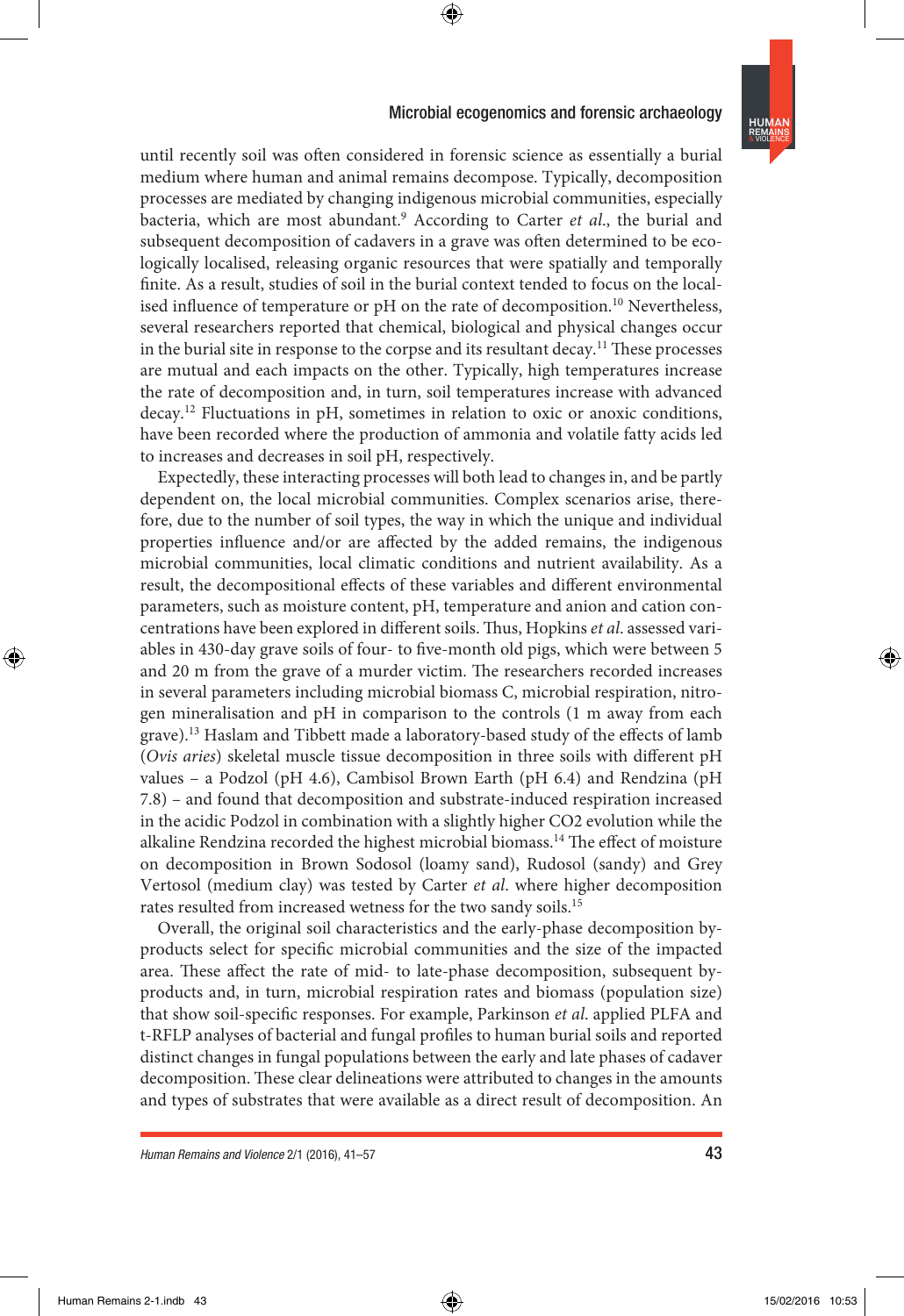

#### T. K. Ralebitso-Senior, T. J. U. Thompson, H. E. Carney

increase in nutrients will thus be accompanied by an abundance of the r-strategist while a decrease in labile substrates will result in higher numbers of the typically slow-growing k-strategists. The authors also suggested that sequential changes in community profiles could be linked, potentially, to post-mortem interval (PMI) estimation as with insect colonisation in forensic entomology.16

⊕

Length heterogeneity PCR was applied by Moreno *et al*. to study the response of soil microbial communities to cadaver decomposition, particularly in shallow clandestine graves during a sixteen-week period across nine different sites. Together with changes in community compositions of specific functional microbial clades/ genes such as nitrogen fixers and the *nifH* gene, the occurrences of different intestinal, oral and skin commensal microbiota were recorded. These were attributed to unique microbiome fingerprints specific to each of the bodies. As a result, the authors proposed that LH-PCR could be another reliable body identification technique in criminal or missing person cases.17

Apart from bacteria, other microorganisms such as fungi, and their recognised diversity, can be exploited in a field termed 'forensic mycology'.18 A comprehensive review by Hawksworth and Wiltshire considered the use of fungi as potential targets for diverse applications including the estimation of time since death, burial location, time of deposition, biological warfare investigations and the enforcement of legislation such as the Drugs Act 2005.19 Some researchers also recorded the consistent occurrence of fruiting structures in specific fungi, such as *Penicillium* sp., *Aspergillus terreus* and *Eurotium* spp. in response to mammalian/human decomposition.20 The studies were made *in situ* in clandestine graves and/or with real site materials from different environments including forests and a domestic garden. In particular, Ishii *et al.* reported the first study where taxonomic determinations of the appearance of fungal strains on a decomposing cadaver were made to suggest the PMI.21 Other strains, such as *Trichophyton mentagrophytes*, were then used *in vitro* on the hair of adult corpses to investigate the perforation test in the gaseous post-mortem period to establish time since death.<sup>22</sup>

Despite these demonstrable achievements, there are several issues to resolve including the dwindling number of specialist mycologists. Also, the numbers (and types) of fungi in a single location are vast with comprehensive inventories impractical and unattainable (particular spores and fruiting bodies of some species are produced infrequently), and appropriate and extensive experimentation on the patterns and rates of growth of species in relation to the post-mortem interval is required.23 Therefore, robust fungal analysis, dependent particularly on well-established microbial ecology techniques rather than conventional taxonomic methods alone, would enhance the evident and potential value of forensic mycology. Anderson and Cairney present an opportune and succinct review of the molecular techniques used to study fungal diversity and ecology in soils with total/direct 18S rRNA gene or 18S – 23S rRNA gene internal transcribed spacer (ITS) as the principal targets.24 Furthermore, Damon *et al*. investigated an alternative fungal molecular marker, the mitochondrial cytochrome *c* oxidase 1 (*COX1*) encoding gene, for environmental RNA-based analyses of metabolically active *Agaricomycetes* and Pezizomycotina communities.25 Although the discourse by

♠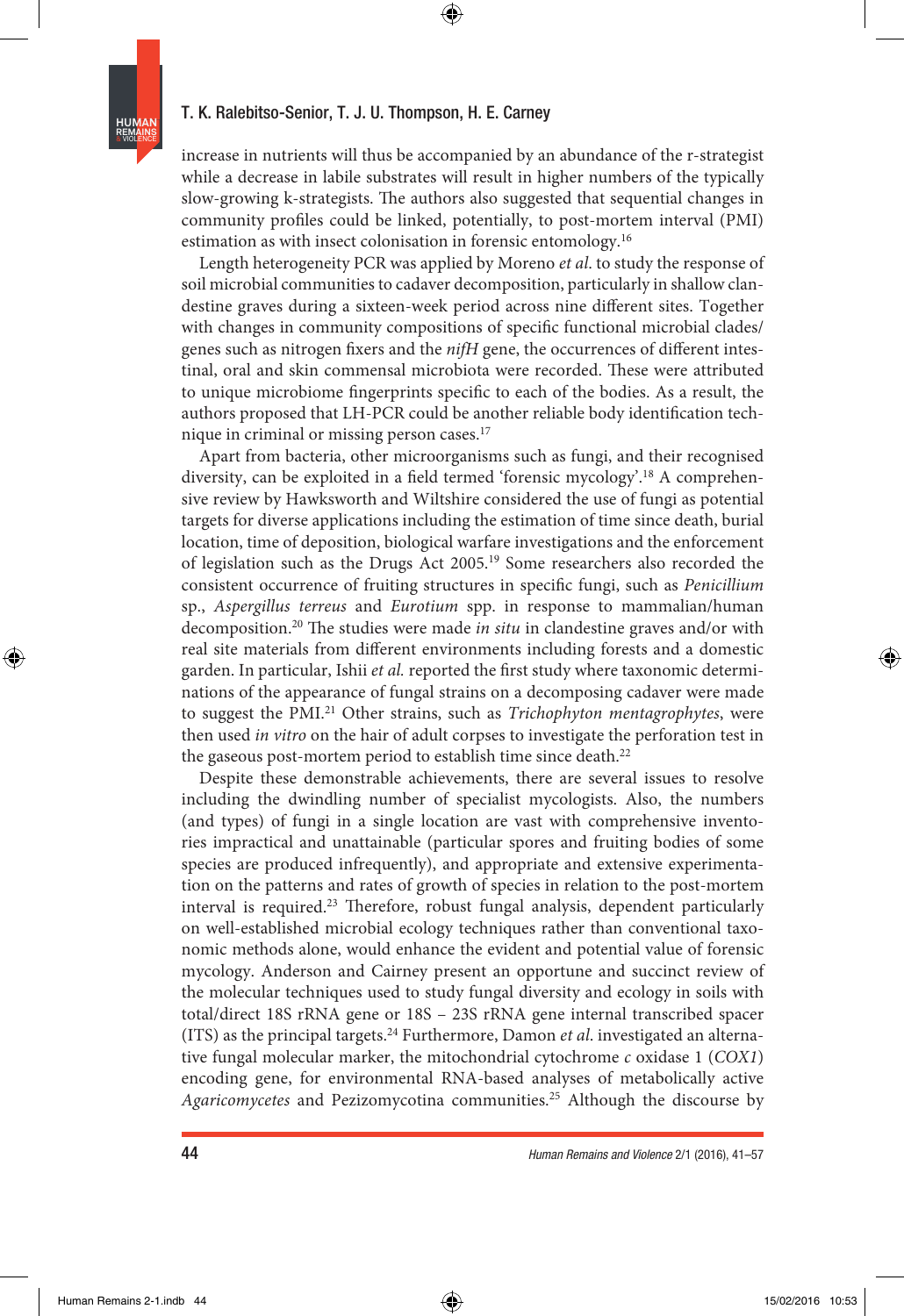

Anderson and Cairney and Damon *et al*. was not intended for the forensic ecogenomic context, we propose that the strengths, limitations and novel approaches highlighted by these researchers are also transferable to, and must be explored for, the advancement and validation of forensic mycology.26

⊕

Generally, the reports, exemplified above, acknowledge the potential applicability and relevance of the methodologies that are currently adopted in soil-based forensic investigations. They also emphasise the need for additional, robust and sensitive microbial assessments of soils around burial environments and human decomposition to explore local dynamics and functions in more detail and, thus, extend taphonomic research. Also, identification of (core) microbial taxa linked to decomposition 'history' would, potentially, provide stronger or more accurate determinations of PMI.<sup>27</sup> Previous studies have already established that highthroughput sequencing techniques could play a key role in rapidly increasing the necessary comparative libraries.28 This comprehensive approach would directly address the observation by Tomberlin *et al*. of the need to streamline 'research in decomposition ecology, which promotes quantitative approaches to collecting and applying data to forensic investigations involving decomposing human remains'.<sup>29</sup>

#### Aquatic environments

⊕

Despite the occurrence of human remains in bodies of water, little research has been conducted with a detailed analysis of taphonomic changes due to aquatic submersion.30 Nevertheless, some studies have explored the potential roles of microbial communities in aquatic ecosystems for their effective and reliable application in human body crime scene investigations. For example, Kakizaki *et al*. used blood from twenty-two cadavers recovered from or near fresh or saline water and normal blood to model blood samples of victims found twenty-four hours after drowning. Culture-dependent and molecular homologous analyses of the 16S rRNA gene were used to determine the occurrence of marine bacteria in blood samples and, potentially, establish a protocol for victims of drowning. The researchers recorded distinct microbial profile differences of cadavers drowned in seawater compared with those drowned in fresh water (river, bathtub) and deposited on dry land. Specifically, homologous 16S rRNA gene analysis of bioluminescent and/or blue colonies on 4% (w/v) NaCl-supplemented TH agar indicated a predominance of marine strains of the *Photobacterium*, *Vibrio*, *Shewanella* and *Psychrobacter* genera in blood of cadavers drowned in seawater. In contrast, non-marine strains, *Aeromonas*, *Vagococcus*, *Staphylococcus* and *Pseudomonas* spp were recovered from cadavers from a river, bathtub and dry land.<sup>31</sup>

Although more traditional diatom analyses can be cumbersome<sup>32</sup>, a combination of bacterioplankton cultivation and marine or freshwater diatom counts was used by Kakizaki *et al*. to confirm drowning as the cause of death for a female body that had washed up on a beach after a typhoon. Despite extensive decomposition, the combined analysis of water samples from different organs (such as kidneys, liver and both lungs, including and excluding the pleura) provided conclusive evidence of drowning in fresh or brackish water with low salinity.<sup>33</sup>

*Human Remains and Violence* 2/1 (2016), 41–57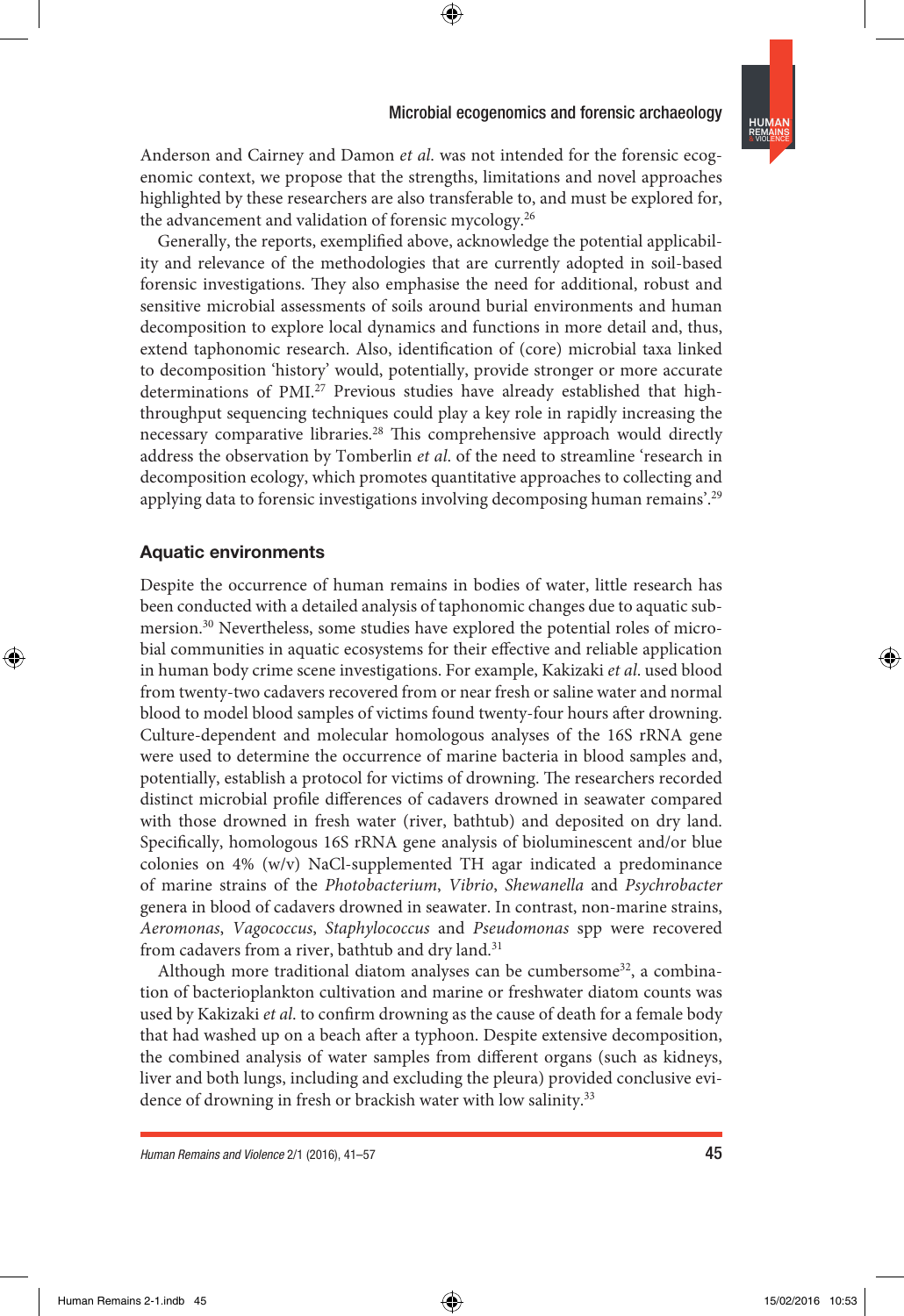

### T. K. Ralebitso-Senior, T. J. U. Thompson, H. E. Carney

*In vitro* studies have also been used to address knowledge gaps on the potential use of specific aquatic microbiological indicators for drowning and differentiation between incidences in waters of different salinities.<sup>34</sup> These initiatives were complemented further by other research groups such as Dickson *et al.* who applied molecular-based PCR and sequencing of the 16S rRNA gene to determine links between microbial invasion, body decomposition in marine ecosystems and postmortem submersion interval (PMSI). Analysis of completely submerged pig (*Sus scrofa* L.) carcasses showed a sequential occurrence of specific microbial communities with distinctive diversities and compositions relative to specific PMSIs. Hence, although a predominance of Gammaproteobacteria was generally recorded, novel Bacteroidales genera showed distinct season- and submersion-specific colonisation patterns. Despite these, the authors highlighted deliberations by other workers that microbial composition trends, which then provide PMSI estimates, are dependent on several parameters including temperature, water depth, current, salinity, access to water surface (whether the body remains afloat or sinks), nature of the underlying substrate, water chemistry, presence of scavengers and clothing and trauma. Consequently, the post-mortem submersion interval determinations could probably be site-specific.<sup>35</sup>

⊕

These studies highlight that local aquatic environment analysis could be complemented by culture- and molecular-based studies of the microbial communities found in or on victims to provide a substantive link to the crime scene, even if the remains have been moved and/or decomposed. Further detailed, more robust and conclusive research (particularly regarding species distribution) is required, however, before the informed adoption of this approach in the crime investigative toolkit.

# Potential impacts of the human microbiome

The human body is host to thousands of different bacterial species (see NIH HMP Working Group *et al.* and Wilson and Kong for comprehensive reviews) and the topmost layer of skin, the epidermis, has local characteristics that result in unique microecosystems.36 For example, the skin has a low pH, low water activity and secretions from sudoriferous (sweat) and sebacious (oil) glands, with the epidermis contributing dead keratinised epithelial cells. Overall, the inherent properties of each organ lead to differences in bacterial community composition from one area of the body to another. These differences even occur in physiological proximity and/or depths, hence Grice *et al*. observed that hand bacterial profiles are different to those of the forearm.37

Furthermore, several symbiotic relationships exist between the human body and a wide range of bacteria, and common examples include the intestinal and skin microbiota.38 Also, personal lifestyles create distinct microenvironments that select for specific microbial communities or local microbial fingerprints that differ between individuals (Table 2). Thus Fierer *et al.* suggest that 'the collective genomes of our microbial symbionts may be more personally identifying than our own human genomes'.39 Since these interactions are constant but unique for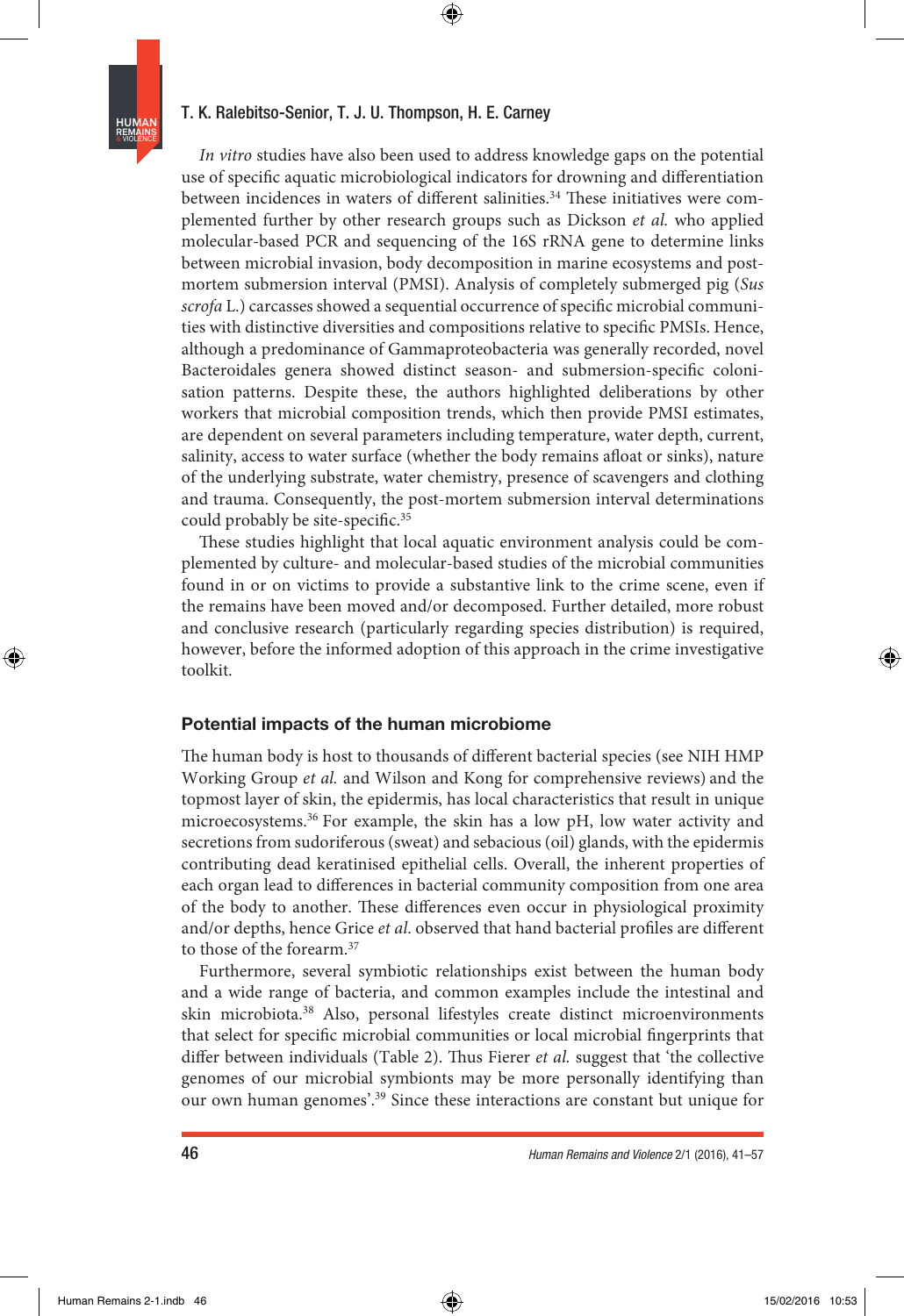

each individual, they may afford valuable identification information for forensic investigations ante-mortem. A microbial community must, however, be relatively consistent over time and independent of transitory perturbations to constitute a unique 'microbial fingerprint'.<sup>40</sup> This concept has been tested on different parts of the body including hands, elbows and forearms<sup>41</sup> with the use of culture-based and 16S rRNA gene pyrosequencing analyses where the data recorded some core bacterial taxa together with distinct intra- and interpersonal bacterial associations. The distributions of different phylotypes were also dependent on other parameters including sex. Despite these findings, the occurrence of a microbial fingerprint for forensic applications remains the subject of considerable debate and experimental scrutiny. Its persistence post-mortem, particularly relative to different phases of decomposition, mandates comprehensive studies and is outside the scope of this article.

⊕

To date, several investigations of the application of microarrays to explore the human microbiome have been made and/or debated. For example, a review of community composition, dynamics and functional capacity of the human microbiota is presented by Paliy and Agans. The authors highlighted the application of metagenomics, metatranscriptomics, metaproteomics, metabolomics and metabonomics to understand the capacities of microbial communities to function and produce metabolites in response to specific interactions with the environment. Also, recent data comparing child gut microbiomes in response to long-term diets in industrialised (Europe, Amerindian) and emerging (Burkina Faso, Malawi) nations is explored.42 Similarly, Bergström *et al*. reported on the gut low density array (GULDA), which they developed for rapid, quantitative, cost-effective and high throughput community dynamics analysis of typical and predominant core intestinal microbiome phyla including Firmicutes, Bacteroidetes, Actinobacteria, Proteobacteria and Verrucomicrobia. Despite the small sample size, the study data suggested a potential application of GULDA to assess the response of specific phylogenetic groups as a function of age, diet, functional food, antibiotics and health.<sup>43</sup> Therefore, although experimental analyses are limited or not possible due to ethical guidelines, it seems likely that different human microbiome-based assays that have been used ante-mortem could be applied at real crime scenes to investigate their potential applicability to determine the health, lifestyle, socioeconomic and cultural background of an unidentified victim or suspect.

Although studies on human cadavers are lacking, animal model-based studies have suggested that spatio-temporal shifts in necrobiome community structure and composition can be used, potentially, for PMI estimates.<sup>44</sup> Also, while comprehensive investigations are required, it seems plausible that person-specific microbiota would result in distinct post-mortem decomposition timelines. These would, in turn, lead to divergent effects on the dynamics of the surrounding environmental (burial) microbial communities. Thus post-mortem interval and time-since-burial calculations, as also based on forensic ecogenomic analyses, would be affected directly by the substrates and chemicals released by the decomposing body relative to several parameters such as its size, age, hygiene, diet and health (medication).

*Human Remains and Violence* 2/1 (2016), 41–57

⊕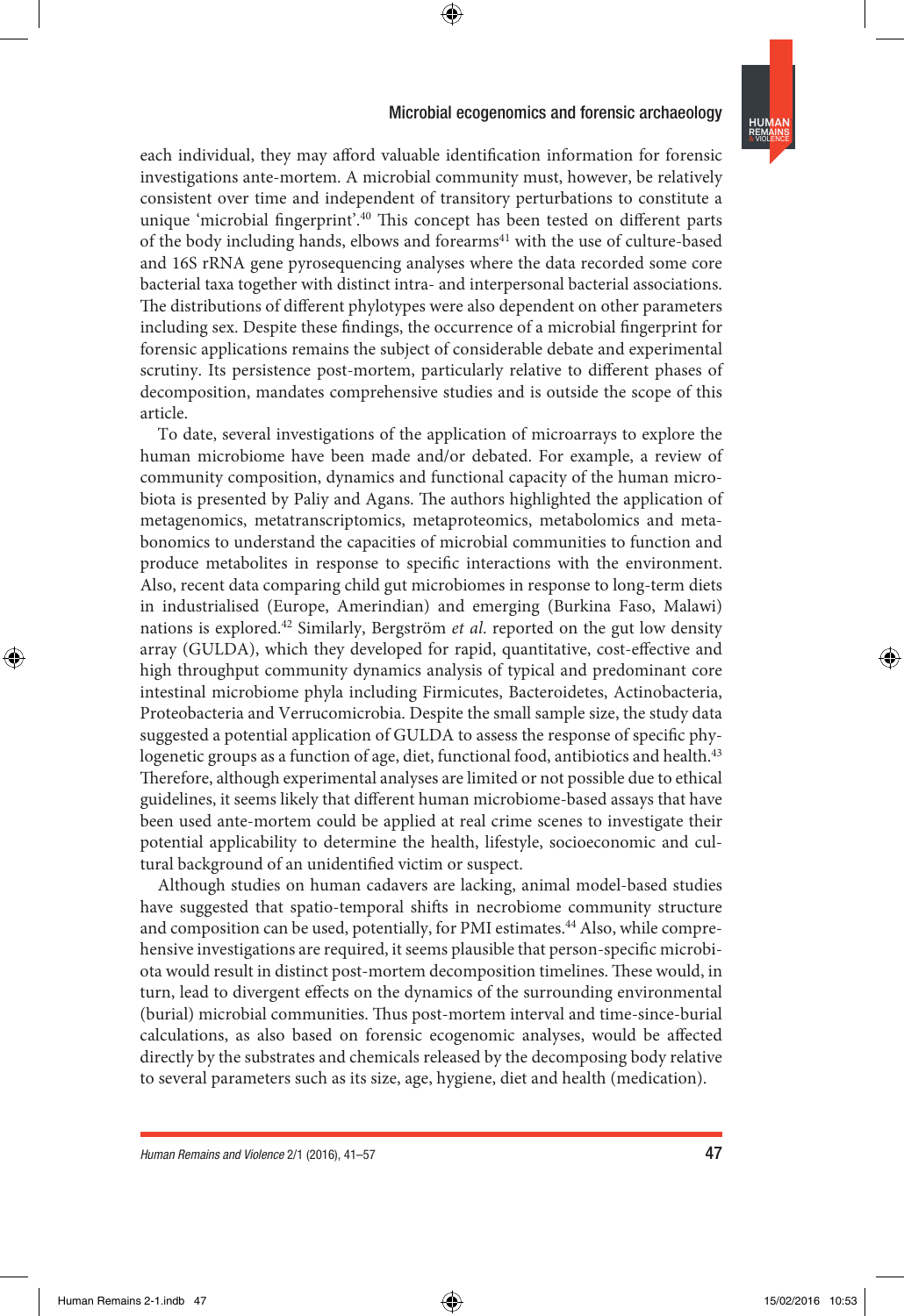

# T. K. Ralebitso-Senior, T. J. U. Thompson, H. E. Carney

# Future perspectives

Apart from monitoring the effects of decomposition on microbial community dynamics, other potential applications of forensic ecogenomics may be considered. Some examples include: (i) use of species-specific and hierarchical oligonucleotide primer extension determinations<sup>45</sup> to link environmental degradation to specific pollution sources ('environmental forensics')<sup>46</sup> such as human or animal type faecal matter in surface water; (ii) analysis of samples of the oral microbiome (bite marks and buccal swabs), lip prints and skin microbiota (fingerprints and skin cells) using microarrays or genechips; and (iii) the examination of stable isotope profiles of decomposition products.<sup>47</sup> Although presently theoretical, these innovative and high throughput tools have the potential to extend the forensic toolkit further. The typically rapid generation of large molecular and metabolomic data sets, coupled with robust and proven analysis and conventional intelligence gathering, could facilitate more comprehensive, efficient and expedient interpretation of the complete crime scene data set.

⊕

# **Conclusions**

The introduction of DNA-based analysis revolutionised crime scene and forensic investigation protocols. As with any discipline, new challenges necessitate the development of novel approaches and/or the adoption of existing techniques from related fields. For different environmental biotechnologies, this process led to the increasing application of rapid, easy-to-use, high resolution, high throughput, robust and cutting-edge molecular microecophysiology techniques that typically result in data sets of high quantity and quality. Therefore, the aim of this article is to emphasise that the methods now common in exploring the molecular microbial ecology of soils, sediments and water have an exciting role to play in the future investigation of episodes of violence.

Although some key preliminary steps such as sample collection, storage and preparation, especially for representative and uncontaminated DNA/RNA/ protein/fatty acid recovery remain critical (and yet could be problematic in remote areas), the advantages and limitations of established and novel ecogenomic tools need to be considered specifically for application in forensic archaeological contexts. Hence, as exemplified in Table 1, rigorous testing and verification of some of these tools prior to their adoption, particularly in the microbioforensics of decomposition, is underway.

48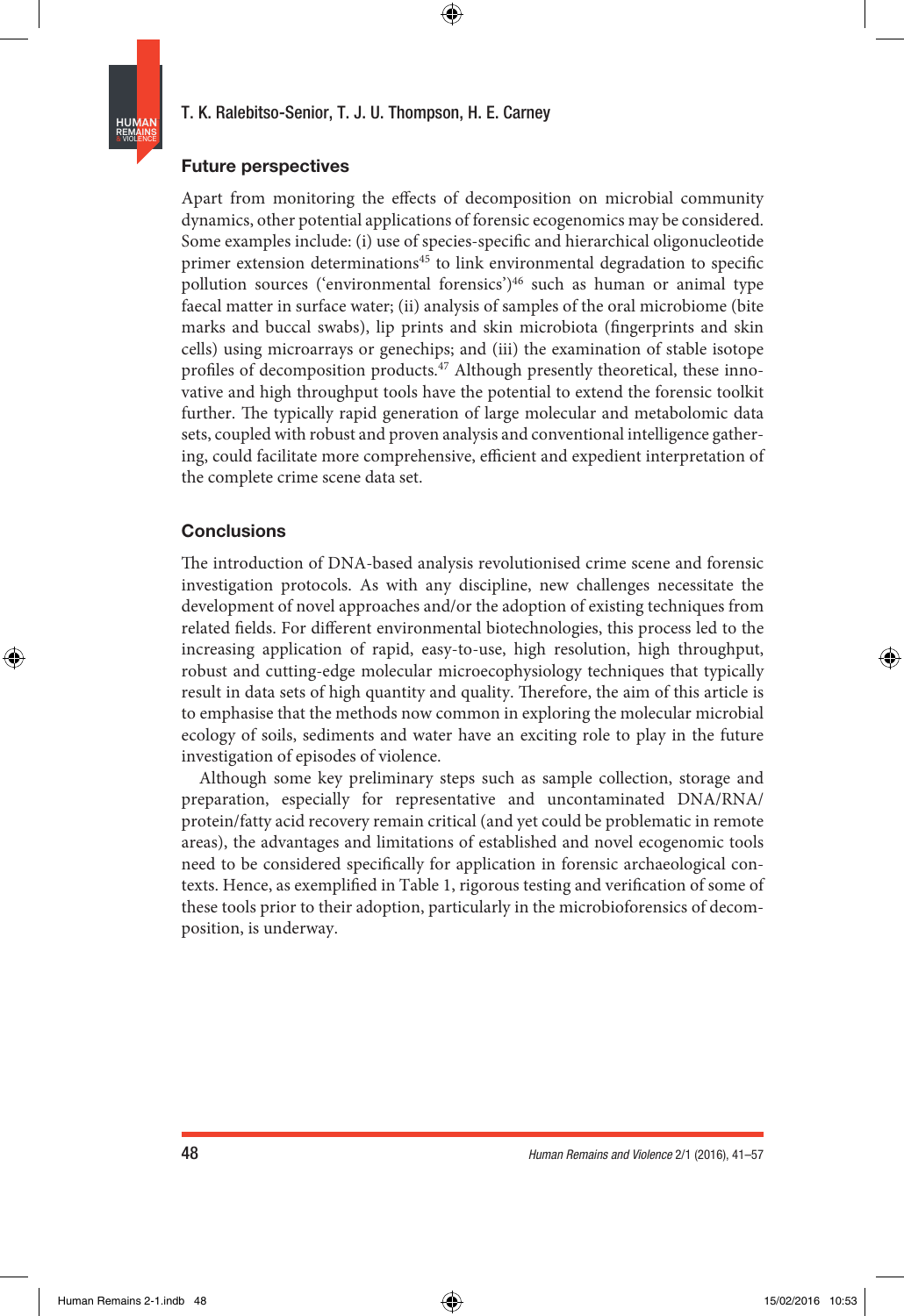

**Table 1:** Current and potential applications of ecogenomic techniques in microbial forensics (adapted from Ralebitso-Senior *et al*.)48

 $\bigoplus$ 

| Technique                                 | Current and potential applications/observations                                                                                                                                                                                                                                     |            |
|-------------------------------------------|-------------------------------------------------------------------------------------------------------------------------------------------------------------------------------------------------------------------------------------------------------------------------------------|------------|
| <b>DNA/RNA</b>                            | Most crime scene science/forensic investigations rely on<br>DNA-based protocols. RNA-based microbial forensics may<br>be required especially for decomposition studies.                                                                                                             |            |
| $D/TGGE$ ‡                                | Reliability of DGGE (and other profiling techniques) data as<br>part of a robust intelligence is potentially dependent on the<br>establishment/adoption of specific protocols. <sup>49</sup>                                                                                        |            |
| Q-PCR/RT-<br>PCR <sup>‡</sup>             | Traced sources of environmental degradation. Quantifies<br>the expression of catabolic enzymes for specific substrates in<br>decomposing materials. <sup>50</sup>                                                                                                                   |            |
| LH-PCR                                    | Identifies composition of specific functional microbial<br>clades/genes for an individual to allow for body identification<br>in criminal or missing person cases. <sup>51</sup>                                                                                                    |            |
| Homologous<br>16S rRNA gene<br>analysis   | Establishes the occurrence/predominance of different genera<br>in victims drowned in saline and freshwater. <sup>52</sup>                                                                                                                                                           |            |
| $t$ -RFLP                                 | Establishes changes in fugal community structure that could<br>be linked to early and late phases of decomposition. May<br>determine differences in human microbiota. <sup>53</sup>                                                                                                 |            |
| FISH-based e.g.<br>MAR-FISH,<br>STAR-FISH | Potential application especially in identifying zones affected<br>by decomposition. Estimation of the size and/or weight of<br>the original buried material.                                                                                                                        | $\ddagger$ |
| <b>SIP</b>                                | GC/MS-based analysis for lipids (FAME). Combination<br>with DNA-/RNA-/protein-/amino acid-based tracking<br>of microbial communities/enzymes in response to<br>decomposition‡. <sup>54</sup>                                                                                        |            |
| <b>HOPE</b>                               | Afford activity-specific comparisons between pristine and<br>contaminated ecosystems (e.g. Bacteroidales-Prevotella<br>distribution/predominance due to farming activities).<br>Quantitative data may allow estimates of contaminant<br>migration relative to source. <sup>55</sup> |            |
| Metagenomic<br>analysis                   | Applicable: (i) pre-, during and post-decomposition; (ii)<br>above, within, below and away from decomposing material;<br>and (iii) upstream, within and downstream of pollution<br>point.                                                                                           | $\ddagger$ |
| Microarrays                               | Potential for bespoke platforms targeting common members<br>of the human microbiota. Use existing arrays, e.g. GeoChip<br>2.0/3.0 and PhyloChip, in decomposition studies.                                                                                                          | $\ddagger$ |
| Clone libraries                           | Highly applicable for defined microhabitats and human<br>'microbial fingerprinting'. <sup>56</sup>                                                                                                                                                                                  |            |

*Human Remains and Violence* 2/1 (2016), 41–57

49

 $\bigoplus$ 

 $\bigoplus$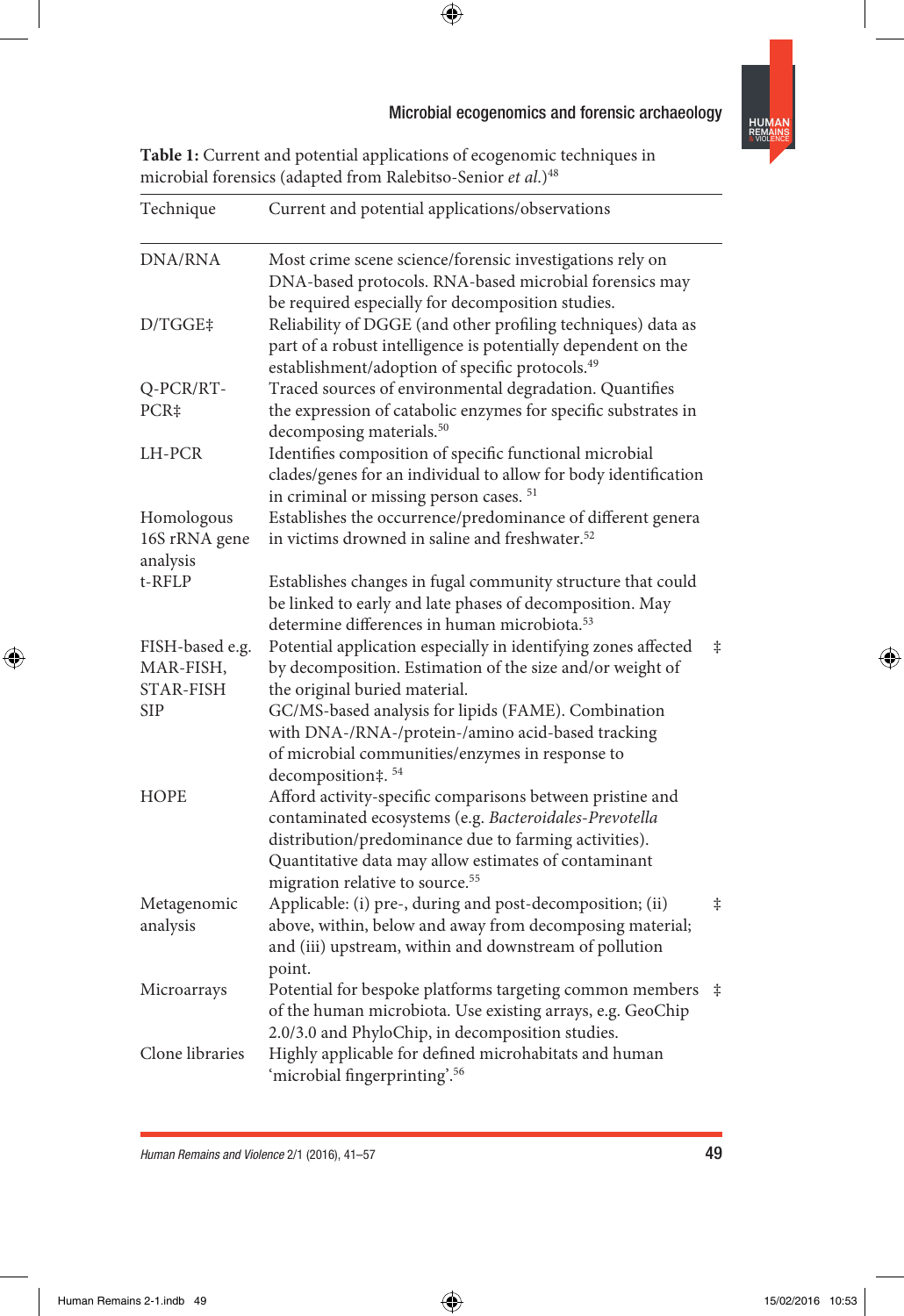

# T. K. Ralebitso-Senior, T. J. U. Thompson, H. E. Carney

| Sequencing  | Identifies phylogenetic members/profiles indicative of<br>and unique to decomposition history, defined 'microbial<br>fingerprints' and tissue-specific human microbiota‡.<br>Provides data to design primers/probes, e.g. for<br>microarrays. <sup>57</sup> |            |
|-------------|-------------------------------------------------------------------------------------------------------------------------------------------------------------------------------------------------------------------------------------------------------------|------------|
| SDS-PAGE    | Applicable for rapid analysis of protein-based response to<br>decomposition.                                                                                                                                                                                | ⇟          |
| <b>FAME</b> | Lipid analysis of grave soil confirms disinterred<br>grave location. Can be complemented with microbial<br>community tracking to link profile dynamics as a result of<br>decomposition. <sup>58</sup>                                                       |            |
| <b>PLFA</b> | Robust evidence of microbial community structure changes<br>in response to decomposition. <sup>59</sup>                                                                                                                                                     |            |
| <b>CLPP</b> | Compares physiological/metabolic profiles between crime-<br>and non-crime-scene samples.                                                                                                                                                                    | $\ddagger$ |

 $\bigoplus$ 

**‡** designates techniques that have not yet applied in microbial forensics; FISH: Fluorescent *in situ* hybridization; MAR-FISH: microautoradiography-fluoresence *in situ* hybridization; STAR-FISH: substrate-tracking autoradiography-FISH; SDS-PAGE: Sodium dodecyl sulphate polyacrylamide gel electrophoresis; CLPP: Community-level physiological profiling

**Table 2:** Influences on microbial communities on the person

| Lifestyle Variable          | Details                                                                                                                                                                                                              |
|-----------------------------|----------------------------------------------------------------------------------------------------------------------------------------------------------------------------------------------------------------------|
| Hand sanitation             | Increased use of antibacterial hand gels and soaps reduces<br>bacterial adherence and colonisation. They also target specific<br>strains selecting the number and types of skin colonising<br>species. $60$          |
| Antibiotics /<br>medication | These change the chemical composition of skin secretions<br>and, thus, the resident microbial strains. Specifically,<br>antibiotics are bactericidal to species around skin hair<br>follow.61                        |
| Smoking                     | The habit has several effects on the skin including a decrease<br>in moisture making it more difficult for bacteria to find free<br>water in an already dry environment. <sup>62</sup>                               |
| Age                         | Bodily functions change with age potentially affecting<br>amounts/types of secretions hence the commensal microbial<br>profiles. Medical devices (catheters or prostheses) will affect<br>populations. <sup>63</sup> |
| Sex                         | Male and female bodies are characterised by different<br>communities, e.g. male skin generally supports higher<br>bacterial density while female skin has a lower density but<br>higher diversity. <sup>64</sup>     |

*Human Remains and Violence* 2/1 (2016), 41–57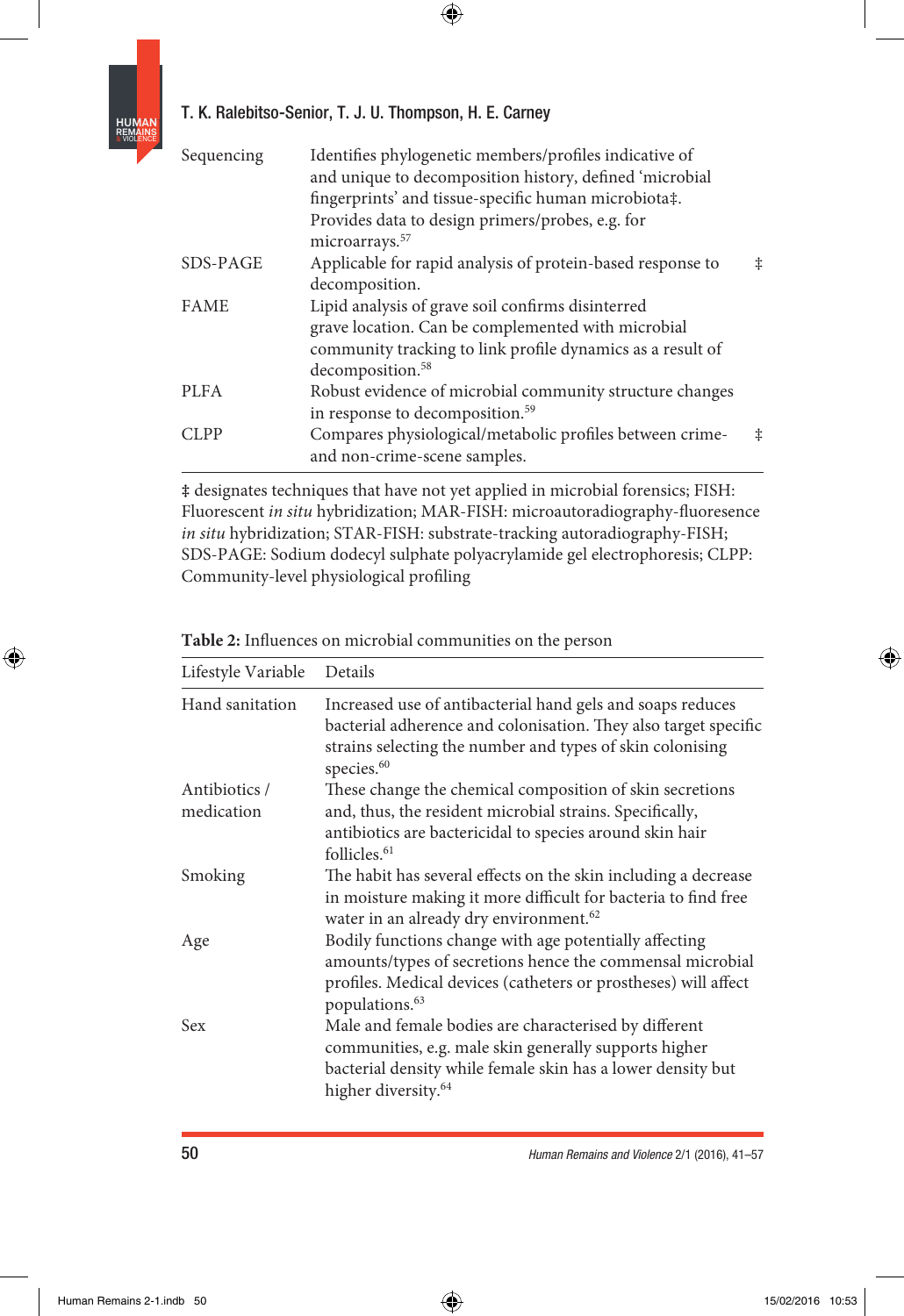

| Body piercing            | Pierced areas are cleansed to reduce risk of infection, which<br>affects the bacterial composition, while silver jewellery<br>may influence bacterial composition due to antimicrobial<br>properties. <sup>65</sup>                                                                             |
|--------------------------|-------------------------------------------------------------------------------------------------------------------------------------------------------------------------------------------------------------------------------------------------------------------------------------------------|
| Geographical<br>location | Microorganisms are often acquired from the surrounding<br>environment and so it is possible to measure differences in<br>species that are geographically region-specific. <sup>66</sup>                                                                                                         |
| Occupation               | The palm, in particular, is in constant contact with other<br>surfaces and/or areas of the body, e.g. manual labourers'<br>hands are mostly subject to harsh treatment and extensive<br>wear and tear depending on the materials handled, hence<br>reducing colonisation by transient bacteria. |

# **Notes**

⊕

- 1 M. Cox, A. Flavel, I. Hanson, J. Laver and R. Wessling (eds), *The Scientific Investigation of Mass Graves: Towards Protocols and Standard Operating Procedures* (Cambridge, Cambridge University Press 2007).
- 2 A. Starkie, L. White and T. J. U. Thompson, 'An Investigation into the Effects of Decomposition on the Post-mortem Location of Trans-dermal Artefacts', *Forensic Science International*, 224 (2013), 68–72.
- 3 R. Bergmann, T. K. Ralebitso-Senior and T. J. U. Thompson, 'An RNA-based Analysis of Changes in Biodiversity Indices in Response to *Sus Scrofa Domesticus* Decomposition', *Forensic Science International* 241 (2014), 190–4; A. O. Olakanye, T. J. U. Thompson and T. K. Ralebitso-Senior, 'Changes to Soil Bacterial Profiles as a Result of *Sus Scrofa Domesticus* Decomposition', *Forensic Science International* 245 (2014), 101–6.
- 4 G. Fowler and T. J. U. Thompson, 'A Mere Technical Exercise? Challenges and Technological Solutions to the Identification of Individuals in Mass Grave Scenarios in the Modern Context', in É. Anstett and J.-M. Dreyfus (eds), *Human Remains and Identification: Mass Violence Genocide and the 'Forensic Turn'* (Manchester, University of Manchester Press, 2015), pp. 117–41.
- 5 S. M. Ali, S. Mahnaz and T. Mahmood, 'Rapid Genomic DNA Extraction (RGDE)', *Forensic Science International: Genetic Supplement Series*, 1:1 (2008), 63–5; M. Djuric, T. Varljen, A. Stanojevic and O. Stojkovic, 'DNA Typing from Handled Items', *Forensic Science International: Genetic Supplement Series*, 1:1 (2008), 411–12; P. Cormaci and A. Barbaro, 'DNA Typing from Lipstick Prints Left on the Skin', *Forensic Science International: Genetic Supplement Series*, 2:1 (2009), 125–6; W. Goodwin, A. Linacre and S. Hadi, *An Introduction to Forensic Genetics* (Oxford, Wiley-Blackwell, 2010).
- 6 A. Gunn, *Essential Forensic Biology* (London, Wiley-Blackwell, 2009); R. C. Janaway, S. L. Percival and A. S. Wilson, 'Decomposition of Human Remains', in S. L. Percival (ed.), *Microbiology and Aging: Clinical Manifestations* (New York, Humana Press, 2009), pp. 313–34; R. L. Gowland and T. J. U. Thompson,

*Human Remains and Violence* 2/1 (2016), 41–57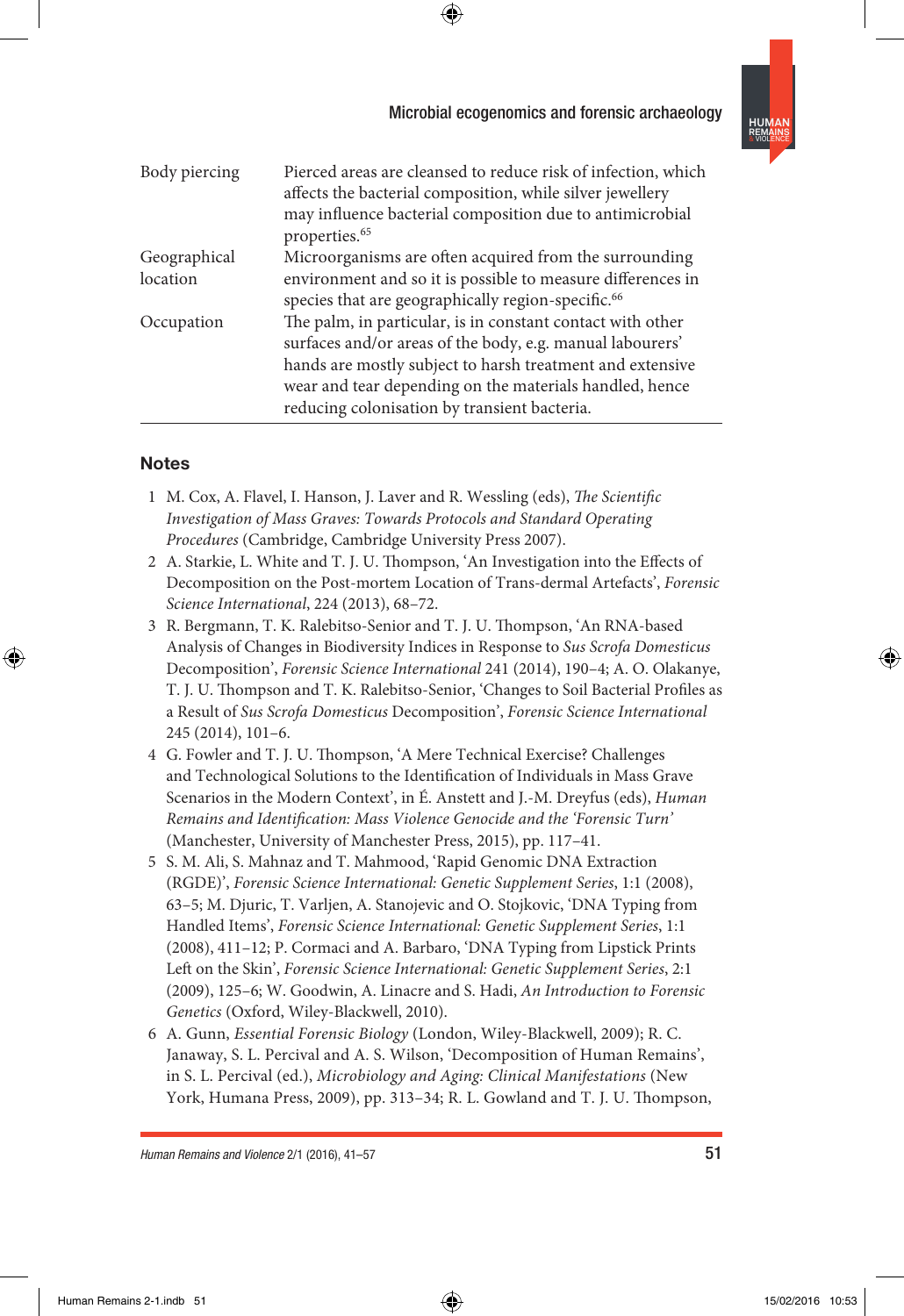

# T. K. Ralebitso-Senior, T. J. U. Thompson, H. E. Carney

*Human Identity and Identification* (Cambridge, Cambridge University Press, 2013).

- 7 R. G. Breeze, B. Budowle and S. E. Schutzer (eds), *Microbial Forensics* (New York, Elsevier Academic Press, 2005), pp. 1–25; B. Budowle, R. Murch and R. Chakraborty, 'Microbial Forensics: The Next Forensic Challenge', *International Journal of Legal Medicine*, 119 (2005), 317–30; A. Ruffell and J. McKinley, 'Forensic Geoscience: Applications of Geology, Geomorphology and Geophysics to Criminal Investigations', *Earth-Science Reviews*, 69:3–4 (2005), 235–47; A. Ruffell, 'Forensic Pedology, Forensic Geology, Forensic Geoscience, Geoforensics and Soil Forensics', *Forensic Science International*, 202:1–3 (2010), 9–12; I. Petrisor, R. Parkinson, J. Horswell, J. Waters, L. Burgoyne, D. Catcheside, W. Dejonghe, N. Leys, K. Vanbroekhoven, P. Pattnaik and D. Graves, 'Microbial Forensics', in R. Morrison and B. Murphy (eds), *Environmental Forensics: Contaminant Specific Guide* (San Diego, Academic Press Elsevier, 2006), pp. 227–57.
- 8 M. S. Meyers and D. R. Foran, 'Spatial and Temporal Influences on Bacterial Profiling of Forensic Soil Samples', *Journal of Forensic Science*, 53:3 (2008), 652–60.
- 9 I. Douterelo, R. Goulder and M. Lillie, 'Soil Microbial Community Response to Land-Management and Depth, Related to the Degradation of Organic Matter in English Wetlands: Implications for the *In Situ* Preservation of Archaeological Remains', *Applied Soil Ecology*, 44:3 (2010), 219–27.
- 10 D. O. Carter, D. Yellowlees and M. Tibbett, 'Moisture can be the Dominant Environmental Parameter Governing Cadaver Decomposition in Soil', *Forensic Science International*, 200:1–3 (2010), 60–6.
- 11 W. Z. Rodriguez 3rd and W. M. Bass, 'Decomposition of Buried Bodies and Methods that May Aid in their Location', *Journal of Forensic Sciences*, 30:3 (1985), 836–52; L. A. Benninger, D. O. Carter and S. L. Forbes, 'The Biochemical Alteration of Soil Beneath a Decomposing Carcass', *Forensic Science International*, 180:2–3 (2008), 70–5; M. Tibbett and D. O. Carter, *Soil Analysis in Forensic Taphonomy: Chemical and Biological Effects of Buried Human Remains* (Boca Raton, CRC Press, 2008); K. L. Stokes, S. L. Forbes, L. A. Benninger, D. O. Carter and M. Tibbett, 'Decomposition Studies Using Animal Models in Contrasting Environments: Evidence from Temporal Changes in Soil Chemistry and Microbial Activity', in K. Ritz, L. Dawson and D. Miller (eds), *Criminal and Environmental Soil Forensics* (AK Houten, Springer, 2009), pp. 357–77; J. A. Aitkenhead-Peterson, C. G. Owings, M. B. Alexander, N. Larison and J. A. Bytheway, 'Mapping the Lateral Extent of Human Cadaver Decomposition with Soil Chemistry', *Forensic Science International*, 216:1–3 (2012), 127–34; A. R. Tumer, E. Karacaoglu, A. Namli, A. Keten, S. Farasat, R. Akcan, O. Sert and A. B. Odabaşi, 'Effects of Different Types of Soil on Decomposition: An Experimental Study', *Legal Medicine*, 15:3 (2013), 149–56.
- 12 J. Prangnell and G. McGowan, 'Soil Temperature Calculation for Burial Site Analysis', *Forensic Science International*, 191:1–3 (2009), 104–9.
- 13 D. W. Hopkins, P. E. J. Wiltshire and B. D. Turner, 'Microbial Characteristics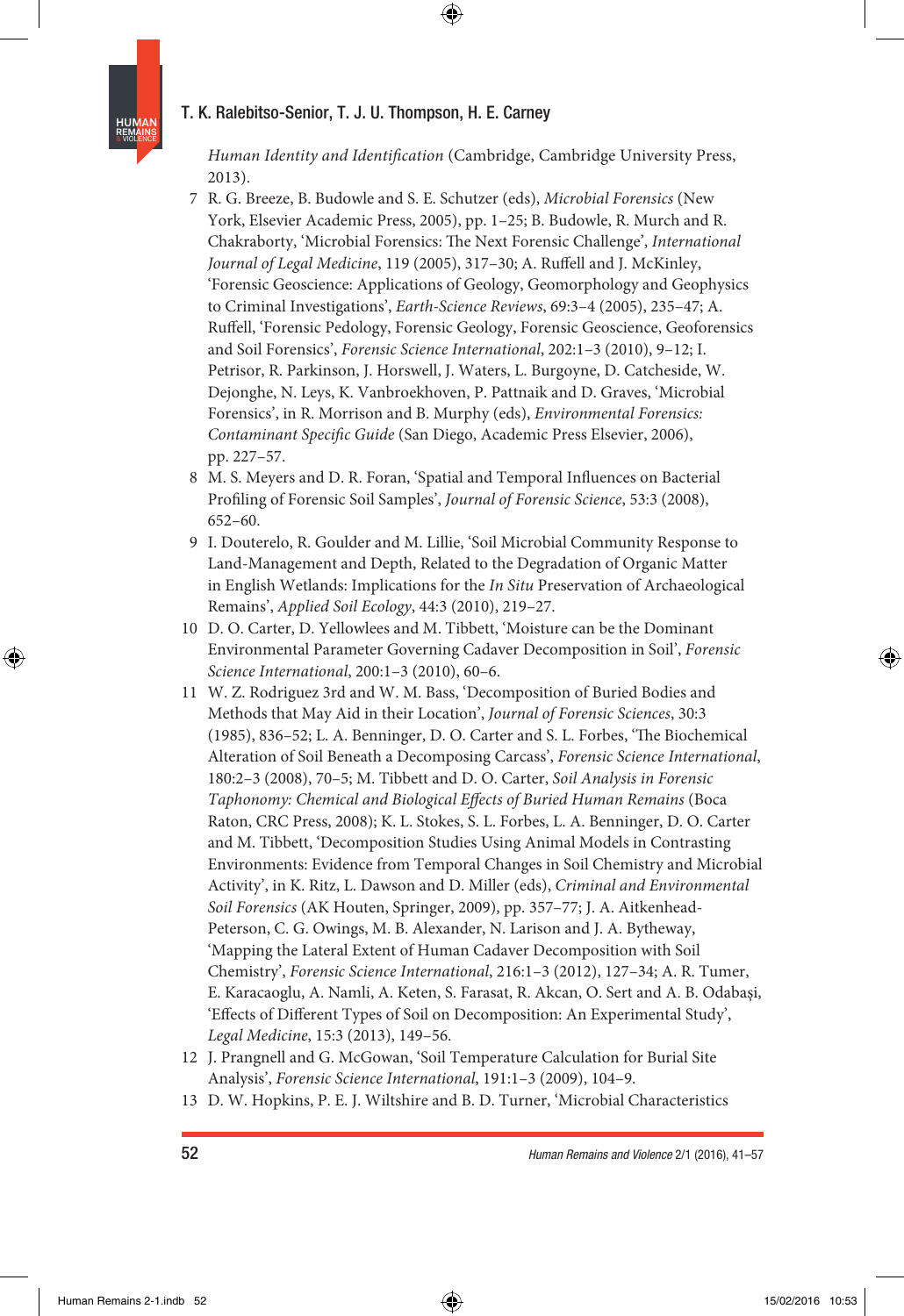

of Soils from Graves: An Investigation at the Interface of Soil Microbiology and Forensic Science', *Applied Soil Ecology*, 14 (2000), 283–8.

- 14 T. C. F. Haslam and M. Tibbett, 'Soils of Contrasting pH Affect the Decomposition of Buried Mammalian (*Ovis Aries*) Skeletal Muscle Tissue', *Journal of Forensic Sciences*, 54:4 (2009), 900–4.
- 15 Carter *et al*., 'Moisture can be the Dominant', 60–6.
- 16 R. A. Parkinson, K.-R. Dias, J. Horswell, N. Greenwood, M. Tibbett and A. A. Vass, 'Microbial Community Analysis of Human Decomposition on Soil', in K. Ritz, L. Dawson and D. Miller (eds), *Criminal and Environmental Soil Forensics* (AK Houten, Springer, 2009), pp. 379–96.
- 17 L. I. Moreno, D. Mill, J. Fetscher, K. John-Williams, L. Meadows-Jantz and B. McCord, 'The Application of Amplicon Length Heterogeneity PCR (LH-PCR) for Monitoring the Dynamics of Soil Microbial Communities Associated with Cadaver Decomposition', *Journal of Microbiological Methods*, 84:3 (2011), 388–93.
- 18 M. Tibbett and D. O. Carter, 'Mushrooms and Taphonomy: The Fungi that Mark Woodland Graves', *Mycologist*, 17:1 (2003), 20–4; K. Ishii, M. Hitosugi, T. Yagichi and S. Tokudome, 'The Importance of Forensic Mycology', *Legal Medicine*, 9:5 (2007), 287; R. G. Menezes, A. Jain, T. Kanchan, F. N. P. Monteiro, S. Manipady and P. P. J. Rao, 'Forensic Mycology', *Legal Medicine*, 9:1 (2007), 48.
- 19 D. L. Hawksworth and P. E. Wiltshire, 'Forensic Mycology: The Use of fungi in Criminal Investigations', *Forensic Science International*, 206:1–3 (2011), 1–11.
- 20 D. O. Carter and M. Tibbett, 'Taphonomic Mycota: Fungi with Forensic Potential', *Journal of Forensic Sciences*, 48:1 (2003), 168–71; M. Hitosugi, K. Ishii, T. Yaguchi, Y. Chigusa, A. Kurosu, M. Kido, T. Nahai and S. Tokudome, 'Fungi can be a Useful Forensic Tool', *Legal Medicine*, 8:4 (2008), 240–2.
- 21 K. Ishii, M. Hitosugi, M. Kido, K. Nishimura, T. Hosoya and S. Tokudome, 'Analysis of Fungi Detected in Human Cadavers', *Legal Medicine* 8:3 (2006), 188–90.
- 22 R. E. M. Filho, J. J. C. Sidrim, R. A. Cordeiro, E. P. Caetano, M. F. G. Rocha and R. S. N. Brilhante, '*Trichophyton mentagrophytes* Perforates Hair of Adult Corpses in the Gaseous Period', *Journal of Forensic Sciences*, 55:5 (2010), 1359–61.
- 23 R. G. Menezes, T. Kanchan, S. W. Lobo, A. Jain, N. B. Bhat and N. G. Rao, 'Cadaveric Fungi: Not Yet an Established Forensic Tool', *Journal of Forensic Legal Medicine*, 15:2 (2008), 124–6; P. P. J. Rao, G. P. Kumar, K. C. Trilok and S. Dhananjaya, 'A Response to "Cadaveric Fungi: Not Yet an Established Forensic Tool"', *Journal of Forensic Legal Medicine*, 15:8 (2008), 538–9; Hawksworth and Wiltshire, 'Forensic Mycology', 1–11.
- 24 A. Anderson and J. W. G. Cairney, 'Diversity and Ecology of Soil Fungal Communities: Increased Understanding through the Application of Molecular Techniques', *Environmental Microbiology*, 6:8 (2004), 769–79.
- 25 C. Damon, G. Barasso, C. Férandon, J. Ranger, L. Fraissinet-Tachet and R. Marmeisse, 'Performance of the *COX1* Gene as a Marker for the Study of Metabolically Active Pezizomycotina and Agaricomycetes Fungal Communities from the Analysis of Soil RNA', *FEMS Microbiology Ecology*, 74:3 (2010), 693–705.

*Human Remains and Violence* 2/1 (2016), 41–57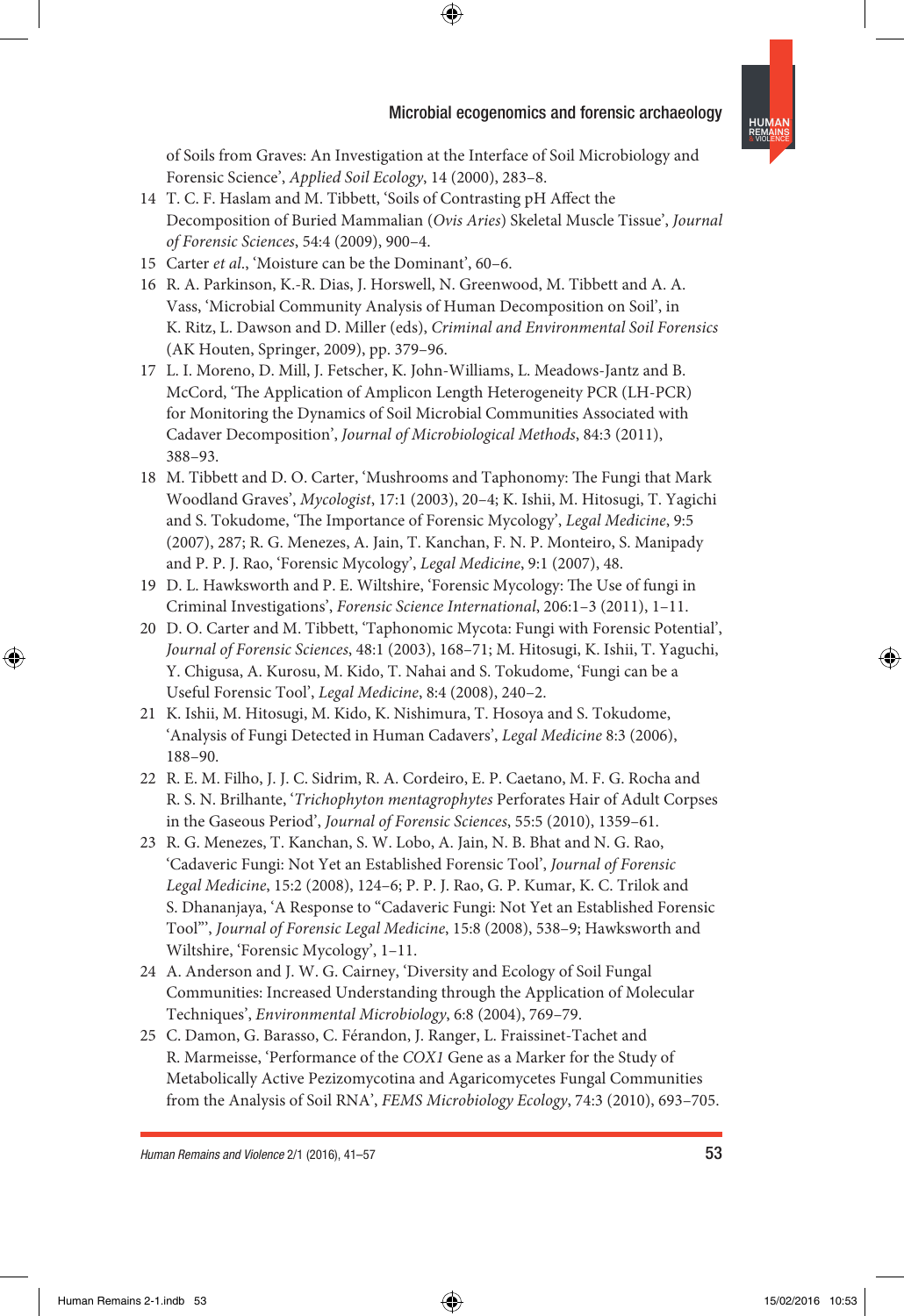

# T. K. Ralebitso-Senior, T. J. U. Thompson, H. E. Carney

- 26 Anderson and Cairney, 'Diversity and Ecology of Soil Fungal Communities', 769–79; Damon *et al*., 'Performance of the *COX1* Gene', 693–705.
- 27 E. R. Hyde, D. P. Haarmann, A. M. Lynne, S. R. Buchell and J. F. Petrosino, 'The Living Dead: Bacterial Community Structure of a Cadaver at the Onset and End of the Bloat Stage of Decompostion', *PLoS ONE*, 8:10 (2013), 1–10; J. L. Metcalf, L. W. Parfrey, A. Gonzalez, C. L. Lauber, D. Knights, G. Ackermann, G. C. Humphrey, M. J. Gebert, W. V. Treuren, D. Berg-Lyons, K. Keepers, Y. Guo, J. Bullard, N. Fierer, D. O. Carter and R. Knight, 'A Microbial Clock Provides an Accurate Estimate of the Postmortem Interval in a Mouse Model System', *eLIFE*, 2:e01104 (2013); J. L. Pechal, T. L. Crippen, A. M. Tarone, A. J. Lewis, J. K. Tomberlin and M. E. Benbow, 'Microbial Community Functional Change During Vertebrate Carrion Decomposition', *PLoS ONE*, 8:11 (2013), 111.
- 28 G. T. Howard, D. Bronwyn and E. J. Watson-Horzelski, 'Characterization of the Soil Microbial Community Associated with the Decomposition of a Swine Carcass', *International Biodeterioration and Biodegradation*, 64 (2010), 300–4; V. Reeb, A. Kolel, T. R. McDermott and D. Bhattacharya, 'Good to the Bone: Microbial Community Thrives within Bone Cavities of a Bison Carcass at Yellowstone National Park', *Environmental Microbiology*, 13:9 (2011), 2403–15; J. L. Pechal, T. L. Crippen, M. E. Benbow, A. M. Tarone, S. Dowd and J. K. Tomberlin, 'The Potential Use of Bacterial Community Succession in Forensics as Described by High Throughput Metagenomic Sequencing', *International Journal of Legal Medicine*, 128:1 (2014), 193–205.
- 29 J. K. Tomberlin, M. E. Benbow, A. M. Tarone and R. M. Mohr, 'Basic Research in Evolution and Ecology Enhances Forensics', *Trends in Ecology and Evolution*, 26:2 (2011), 53–5.
- 30 C. E. L. Thompson, S. Ball, T. J. U. Thompson and R. L. Gowland, 'The Abrasion of Modern and Archaeological Bones by Mobile Sediments: The Importance of Transport Modes', *Journal of Archaeological Science*, 38:4 (2011), 784–93; R. DeBattista, T. J. U. Thompson, C. E. L. Thompson and R. L. Gowland, 'A Comparison of Surface Features on Submerged and Non-submerged Bone Using Scanning Electron Microscopy', *Journal of Forensic and Legal Medicine*, 20:6 (2013), 770–6.
- 31 E. Kakizaki, K. Takahama, Y. Seo, S. Kozawa, M. Sakai and N. Yukawa, 'Marine Bacteria Comprise a Possible Indicator of Drowning in Seawater', *Forensic Science International*, 176:2–3 (2008), 236-47.
- 32 *Ibid*; G. T. Swindles and A. Ruffell, 'A Preliminary Investigation into the Use of Testate Amoebae for the Discrimination of Forensic Soil Samples', *Science and Justice*, 49:3 (2009), 182–90.
- 33 E. Kakizaki, S. Kozawa, H. Matsuda, E. Muraoka, T. Uchiyama, M. Sakai and N. Yukawa, 'Freshwater Bacterioplankton Cultured from Liver, Kidney and Lungs of a Decomposed Cadaver Retrieved from a Sandy Seashore: Possibility of Drowning in a River and then Floating Out to Sea', *Legal Medicine* 12:4 (2010), 195–9.
- 34 E. Kakizaki, S. Kozawa, N. Imamura, T. Uchiyama, S. Nishida, M. Sakai and N. Yukawa, 'Detection of Marine and Freshwater Bacterioplankton in Immersed Victims: Postmortem Bacterial Invasion Does Not Readily Occur', *Forensic*

*Human Remains and Violence* 2/1 (2016), 41–57

54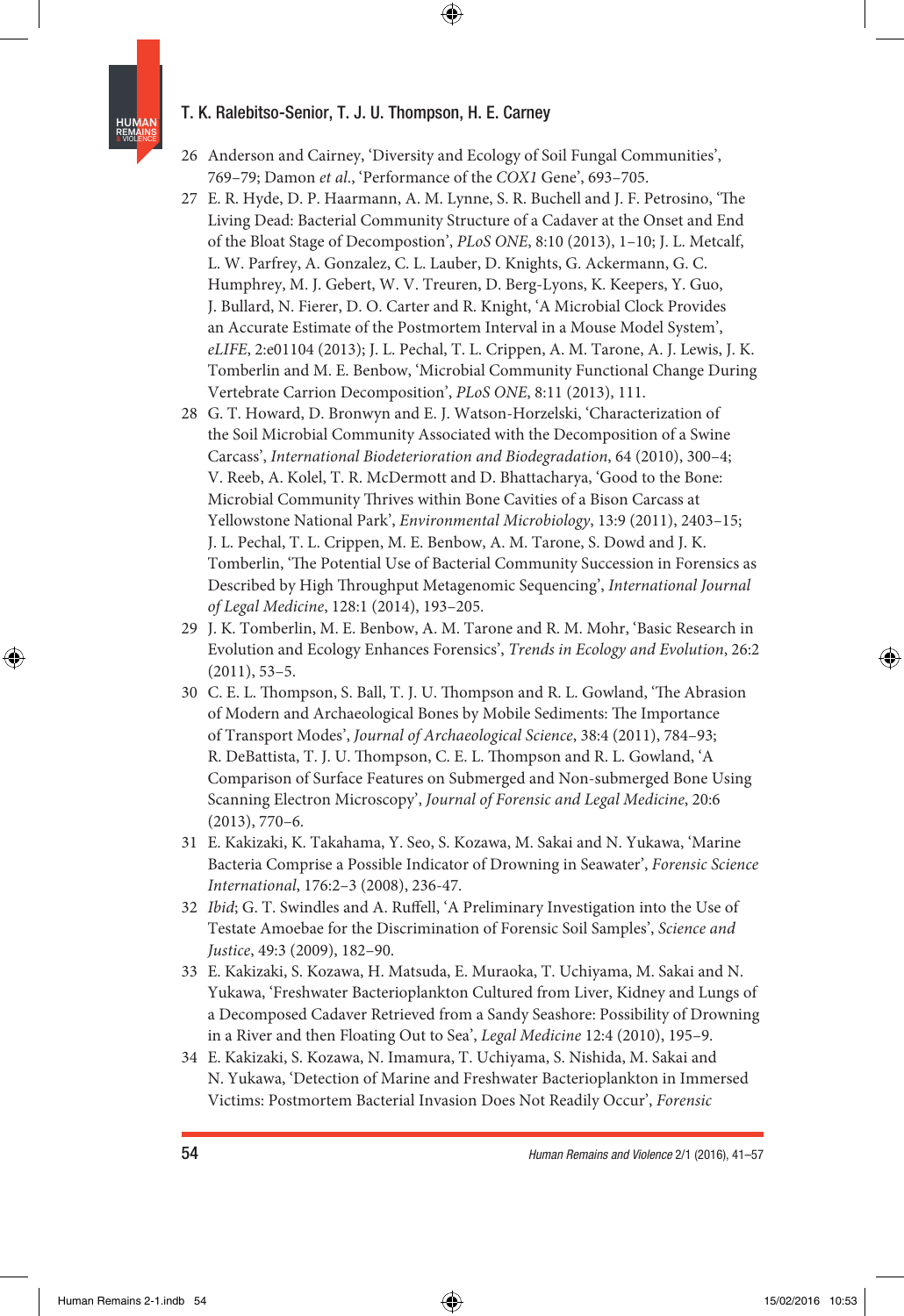

*Science International*, 211:1–3 (2011), 9–18; E. Kakizaki, S. Kozawa, H. Matsuda, E. Muraoka, T. Uchiyama, M. Sakai and N. Yukawa, '*In Vitro* Study of Possible Microbial Indicators for Drowning: Salinity and Types of Bacterioplankton Proliferating in Blood', *Forensic Science International*, 204:1–3 (2011), 80–7.

- 35 G. C. Dickson, R. T. Poulter, E. W. Mass, P. K. Probert and J. A. Keiser, 'Marine Bacterial Succession as a Potential Indicator of Postmortem Submersion Interval', *Forensic Science International*, 209:1–3 (2011), 1–10.
- 36 NIH HMP Working Group, J. Peterson, S. Garges, M. Giovanni, P. McInnes, L. Wang, J. A. Schloss, V. Bonazzi, J. E. McEwen, K. A. Wetterstrand, C. Deal *et al*., 'The NIH Human Microbiome Project', *Genome Research*, 19 (2009), 2317–23; M. Wilson, *Bacteriology of Humans: An Ecological Perspective* (Victoria, Wiley-Blackwell, 2009); H. H. Kong, 'Skin Microbiome: Genomics-based Insights into the Diversity and Role of Skin Microbes', *Trends in Molecular Medicine*, 17:6 (2011), 320–8.
- 37 E. A. Grice, H. H. Kong, G. Renaud, A. C. Young, G. G. Bouffard, R. W. Blakesley, T. G. Wolfsberg, M. L. Turner and J. A. Segre, 'A Diversity Profile of the Human Skin Microbiota', *Genome Research*, 18:7 (2008), 1043–50; E. A. Grice, H. H. Kong, S. Conlan, C. B. Deming, J. Davis, A. C. Young, NISC Comparative Sequencing Program, G. G. Bouffard, R. W. Blakesley, P. R. Murray, E. D. Green, M. L. Turner and J. A. Seger, 'Topographical and Temporal Diversity of the Human Skin Microbiome', *Science*, 324:5931 (2009), 1190–2.
- 38 E. G. Zoetendal, M. Rajilić-Stojanović and W. M. de Vos, 'High-throughput Diversity and Functionality Analysis of the Gastrointestinal Tract Microbiota', *Gut*, 57:11 (2008), 1605–15; Grice *et al*., 'Topographical and Temporal Diversity', 1190–2; M. Li, H. Zhou, W. Hua, B. Wang, S. Wang, G. Zhao, L. Li, L. Zhao and X. Pang, 'Molecular Diversity of *Bacteroides* spp in Human Fecal Microbiota as Determined by Group-specific 16S rRNA Gene Clone Library Analysis', *Systematic and Applied Microbiology*, 32:3 (2009), 193–200; Kong, 'Skin Microbiome', 320–8; N. Ottman, H. Smidt, W. M. de Vos and C. Belzer, 'The Function of Our Microbiota: Who Is Out There and What Do They Do?', *Frontiers in Cellular and Infection Microbiology*, 2:104 (2012), 1–11.
- 39 N. Fierer, C. Lauber, N. Zhou, D. McDonald, E. Costello and R. Knight, 'Forensic Identification Using Skin Bacterial Communities', *Proceedings of the National Academy of Sciences USA*, 107:14 (2010), 6477–81.
- 40 *Ibid*.

⊕

- 41 N. Fierer, M. Hamady, C. L. Lauber and R. Knight, 'The Influence of Sex, Handedness and Washing on the Diversity of Hand Surface Bacteria', *Proceedings of the National Academy of Sciences USA*, 105:46 (2008), 17994–9; Grice *et al*., 'Topographical and Temporal Diversity', 1190–2.
- 42 O. Paliy and R. Agans, 'Application of Phylogenetic Microarrays to Interrogation of Human Microbiota', *FEMS Microbiology Ecology*, 79:1 (2012), 2–11.
- 43 A. Bergström, T. R. Licht, A. Wilcks, J. B. Andersen, L. R. Schmidt, H. A. Grønlund, L. K. Vigsnaes, K. F. Michaelsen and M. I. Bahl, 'Introducing Gut Low-density Array (GULDA) – A Validated Approach for qPCR-based Intestinal Microbial Community Analysis', *FEMS Microbiology Letters*, 337:1 (2012), 38–47.

*Human Remains and Violence* 2/1 (2016), 41–57

55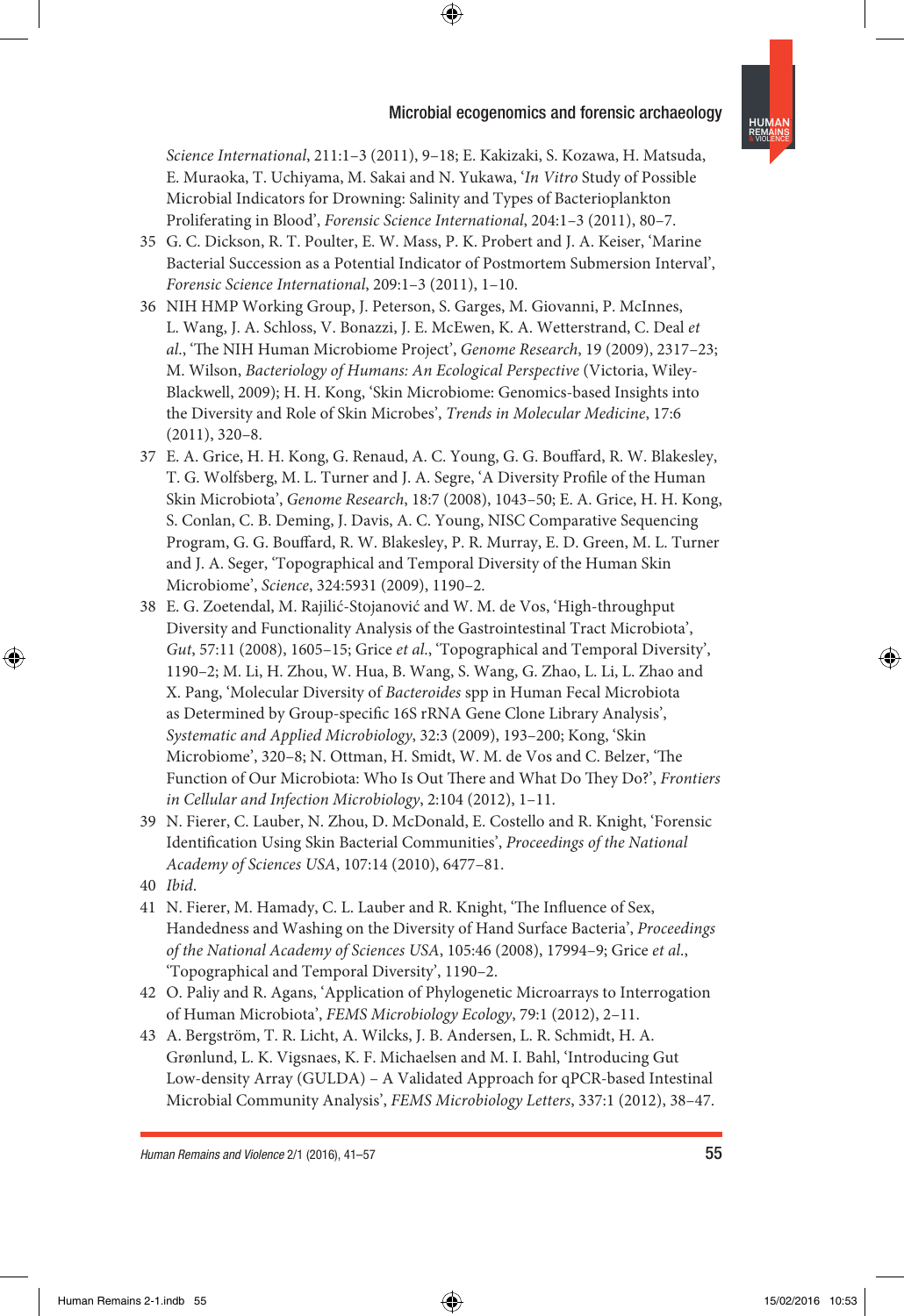

# T. K. Ralebitso-Senior, T. J. U. Thompson, H. E. Carney

- 44 Hyde *et al*., 'The Living Dead', 1–10; Metcalf *et al*., 'A Microbial Clock', e01104; Pechal *et al*., 'Microbial Community Functional Change', 1–11; Pechal *et al*., 'The Potential Use of Bacterial Community Succession', 193–205.
- 45 R. Lamendella, J. W. Santo Domingo, A. C. Yannarell, S. Ghosh, G. Di Giovanni, R. Mackie and D. B. Oerther, 'Evaluation of Swine-specific PCR Assays Used for Fecal Source Tracking and Analysis of Molecular Diversity of Swine-specific "*Bacteroidales*" Populations', *Applied and Environmental Microbiology*, 75:18 (2009), 5787–96; P. Y. Hong, J. H. Wu and W. T. Liu, 'A High-throughput and Quantitative Hierarchical Oligonucleotide Primer Extension (HOPE) based Approach to Identify Sources of Faecal Contamination in Water Bodies', *Environmental Microbiology*, 11:7 (2009), 1672–81.
- 46 Petrisor *et al*., 'Microbial Forensics', 227–57; Ruffell, 'Forensic Pedology', 9–12.
- 47 J. D. Neufeld, M. Wagner and J. C. Murrell, 'Who Eats What, Where and When? Isotope-labelling Experiments are Coming of Age', *The ISME Journal*, 1 (2007), 103–10; D. Bull, R. Berstan, A. Vass and R. P. Evershed, 'Identification of a Disinterred Grave by Molecular and Stable Isotope Analysis', *Science and Justice*, 49:2 (2009), 142–9.
- 48 T. K. Ralebitso-Senior, E. Senior, R. Di Felice and K. Jarvis, 'Waste Gas Biofiltration: Advances and Limitations of Current Approaches in Microbiology', *Environmental Science Technology*, 46:16 (2012), 8542–73.
- 49 A. Lerner, Y. Shor, A. Vinokurov, Y. Okon and E. Jurkevitch, 'Can Denaturing Gradient Gel Electrophoresis (DGGE) Analysis of Amplified 16S rDNA of Soil Bacterial Populations be Used in Forensic Investigations?', *Soil Biology and Biochemistry*, 38 (2006), 1188–92.
- 50 Lamendella *et al*., 'Evaluation of Swine-specific PCR Assays', 5787–96; Howard *et al*., 'Characterization of the Soil Microbial Community', 300–4.
- 51 Moreno *et al*., 'The Application of Amplicon Length Heterogeneity PCR (LH-PCR)', 388–93.
- 52 Kakizaki *et al*., 'Marine Bacteria', 236–47.
- 53 Parkinson *et al*., 'Microbial Community Analysis', 379–96; A. Camarinha-Silva, M. L. Wos-Oxley, R. Jáuregui, K. Becker and D. H. Pieper, 'Validating T-RFLP as a Sensitive and High-throughput Approach to Assess Bacterial Diversity Patterns in Human Anterior Nares', *FEMS Microbiology Ecology*, 79:1 (2011), 98–108.
- 54 Bull *et al*., 'Identification of a Disinterred Grave', 142–9.
- 55 Hong, Wu and Liu, 'A High-throughput and Quantitative Hierarchical Oligonucleotide Primer Extension', 1672–81; Lamendella *et al*., 'Evaluation of Swine-specific PCR Assays', 5787–96.
- 56 Reeb *et al*., 'Good to the Bone', 2403–15.
- 57 Zoetendal *et al*., 'High-throughput Diversity', 1605–15; Howard *et al*., 'Characterization of the Soil Microbial Community', 300–4; Kong, 'Skin Microbiome', 320–8; Pechal *et al*., 'Microbial Community Functional Change', 1–11; Pechal *et al*., 'The Potential Use of Bacterial Community Succession', 193–205.
- 58 Bull *et al*., 'Identification of a Disinterred Grave', 142–9.
- 59 Parkinson *et al*., 'Microbial Community Analysis', 379–96.

*Human Remains and Violence* 2/1 (2016), 41–57

56